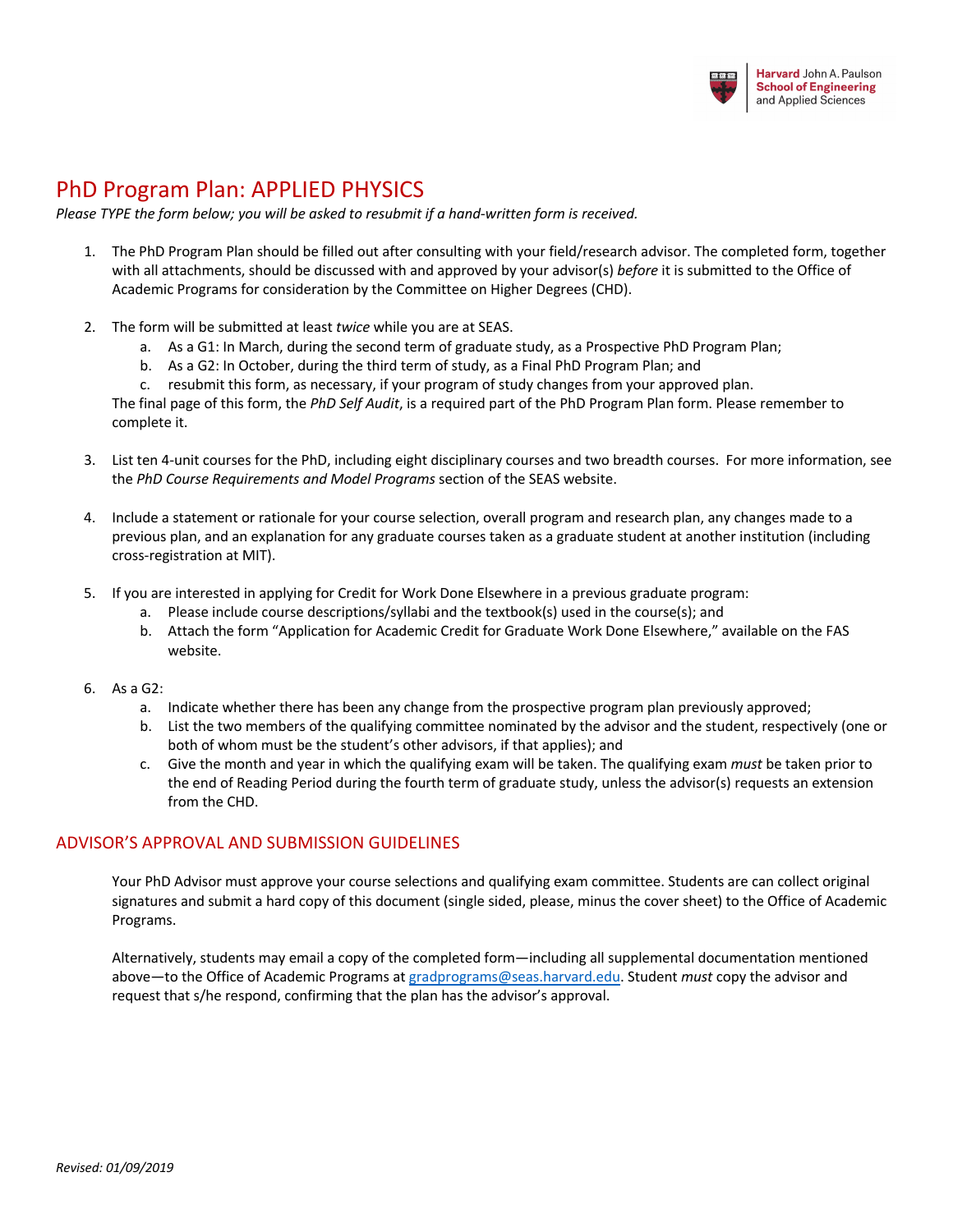

# PhD Program Plan: APPLIED PHYSICS

| <b>Student Name:</b>                                                              |                  | Field/Research Advisor: |                              |  |
|-----------------------------------------------------------------------------------|------------------|-------------------------|------------------------------|--|
| Email Address:                                                                    |                  | G-Year: <sup>G7+</sup>  | Date Submitted:              |  |
| Proposed Dissertation Topic/Area of Research:                                     |                  |                         |                              |  |
| Please indicate your subfield within Applied Physics:                             |                  |                         |                              |  |
| Photonics/Nanoelectronics                                                         | Soft Matter      | Materials               | Living Matter/Bio:<br>Other: |  |
| This is a:                                                                        | Prospective Plan | <b>Final Plan</b>       | Revised Final Plan           |  |
| Have there been changes to your plan since the most recently approved submission? |                  |                         | No<br>Yes                    |  |

*All plans require a rationale/statement that explains changes made and/or substitutions in detail, unless you select "no changes".* 

**All Students:** Please refer to *Policies of the CHD* for information regarding "disciplinary" and "breadth" courses.

#### List technical/disciplinary courses

|                | Course # (i.e. ES227) Course Title | Instructor | Term/Year | Grade |
|----------------|------------------------------------|------------|-----------|-------|
| $\mathbf{1}$   |                                    |            |           |       |
| $\overline{2}$ |                                    |            |           |       |
| 3              |                                    |            |           |       |
| $\overline{4}$ |                                    |            |           |       |
| 5              |                                    |            |           |       |
| 6              |                                    |            |           |       |
| $\overline{7}$ |                                    |            |           |       |
| 8              |                                    |            |           |       |

Breadth courses such as 299r, non-technical and innovation courses (additional technical courses may go here)

| 10 |  |  |  |
|----|--|--|--|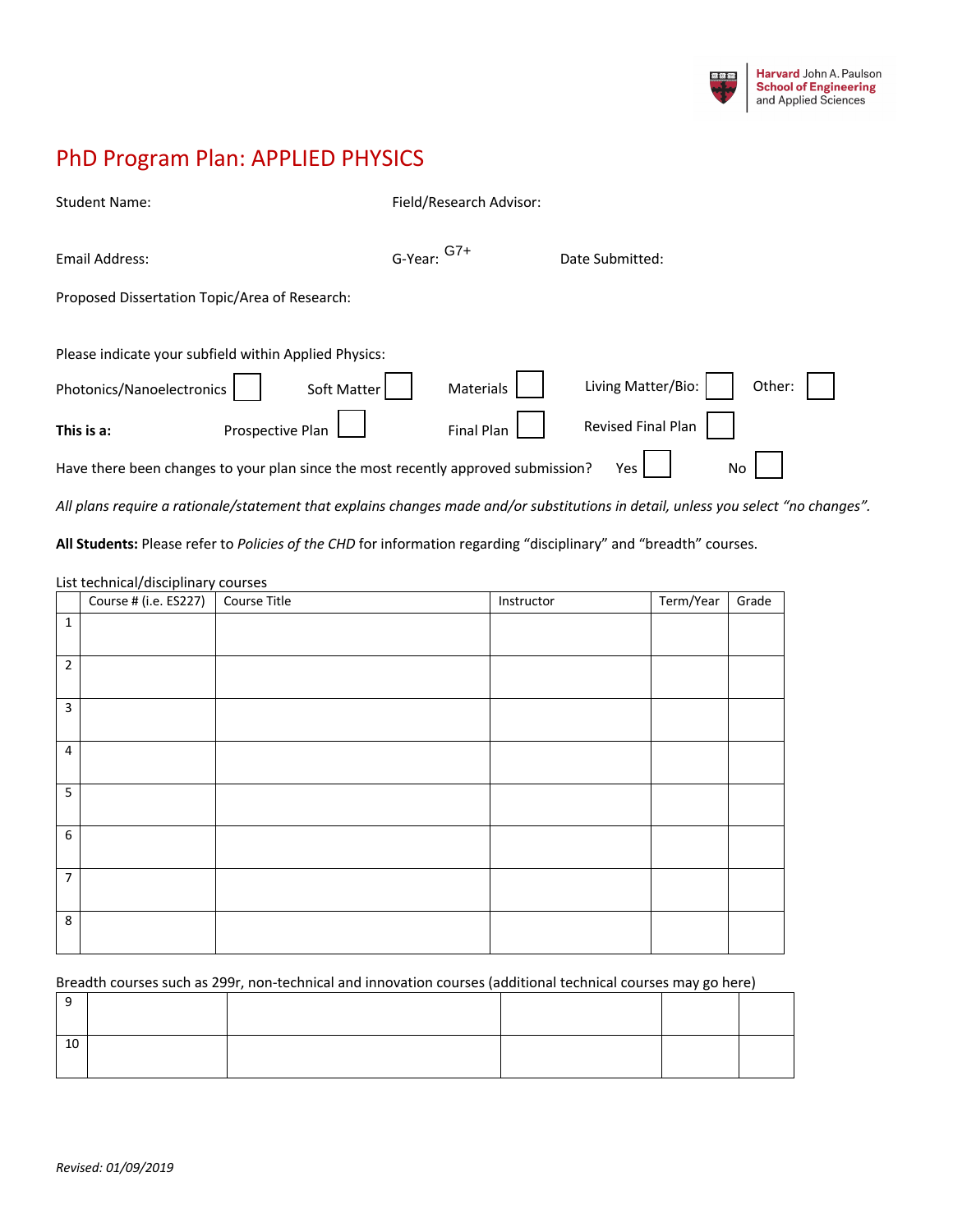

Be sure to also include a statement to explain the rationale for your program and reasons for including any graduate courses taken as a graduate student at another institution.

Student's Name:

Signature:

Date:

#### FINAL PROGRAM PLAN ONLY: Qualifying Committee and Exam Information

| Proposed Research Topic                                 |  |
|---------------------------------------------------------|--|
| Advisor                                                 |  |
| <b>Advisor's Nominee</b>                                |  |
| <b>Student's Nominee</b>                                |  |
| Dean's Nominee<br>Chosen by the CHD, please leave blank |  |

Month in which the qualifying examination is anticipated:

#### APPROVALS

| Advisor's Comments (required)                                                                       |  |
|-----------------------------------------------------------------------------------------------------|--|
| <b>Advisor Name</b>                                                                                 |  |
| Advisor's Signature<br>Either an original signature or email<br>confirmation (see p.1 of this form) |  |
| Date                                                                                                |  |